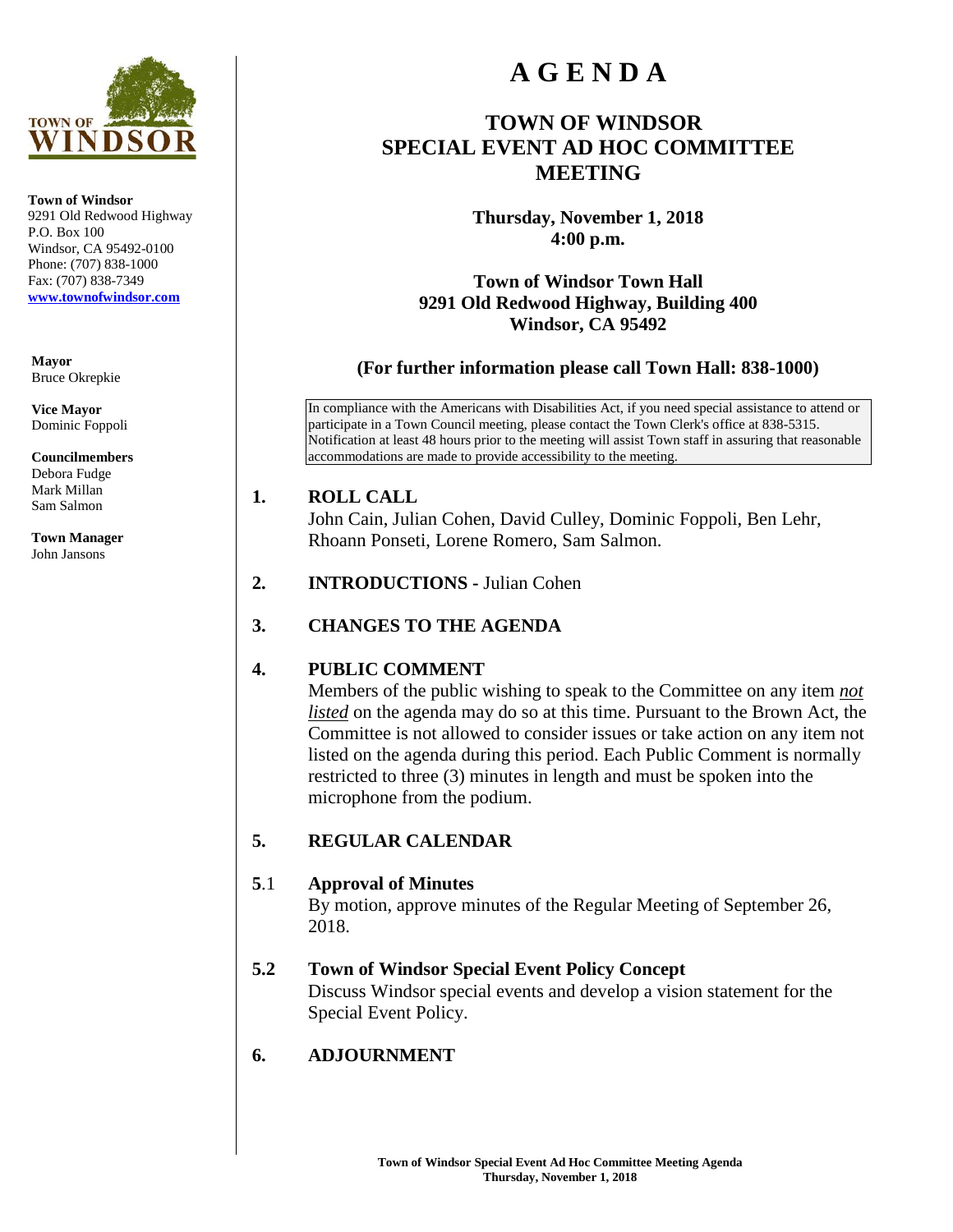### **MINUTES**

### **TOWN OF WINDSOR SPECIAL EVENT AD HOC COMMITTEE MEETING**

#### **Wednesday, September 26, 2018 4:00 p.m.**

#### **Town of Windsor Town Hall 9291 Old Redwood Highway, Building 400 Windsor, CA 95492**

#### **1. CALL TO ORDER**

The meeting was called to order at 4:03 p.m.

#### **The following Ad Hoc Committee Members were present:**

Sam Salmon, Town Council Representative Dominic Foppoli, Town Council Representative John Cain, Parks and Recreation Commission Representative Ben Lehr, Parks and Recreation Commission Representative Rhoann Ponsetti, Public Art Advisory Commission Representative David Culley, Old Downtown Merchants Association Representative Lorene Romero, Windsor Chamber of Commerce Representative

**The following Ad Hoc Committee Member was absent:** Linda Challoner, Public Art Advisory Commission Representative

**Staff present:** Town Manager John Jansons, Parks and Recreation Director Donna Legge, Recreation Manager Jon Davis, Management Analyst Olivia Lemen, and Recording Secretary Amanda Gray.

#### **2. INTRODUCTIONS**

Each representative provided a brief introduction of themselves.

- **3. CHANGES TO THE AGENDA** None.
- **4. PUBLIC COMMENT** None.

#### **5. REGULAR CALENDAR**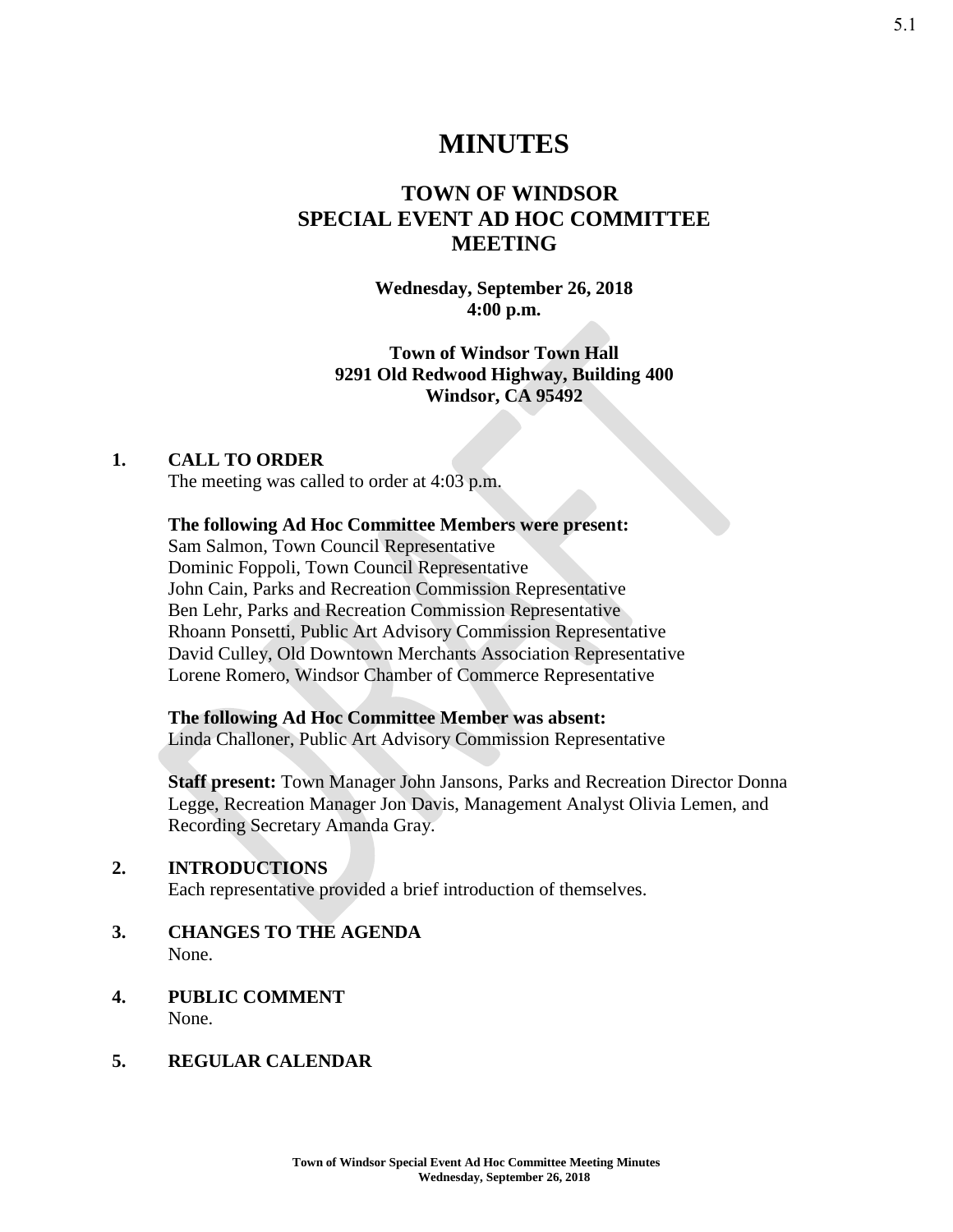#### **5**.1 **Town of Windsor Special Event Policy Concept**

#### **Receive an informational report regarding existing Town of Windsor special events; evaluate Special Event Policy concept(s) and provide recommendation(s) to Town Council. Schedule additional meetings, if needed.**

Director Legge introduced the item and provided an informational report regarding existing Town of Windsor special events, special event policy concepts and discussed next steps.

The following items were discussed:

- Safety, venue and industry standards
- Two different types of events
	- o Events that promote or build community at a local level
	- o Events which support or enhance economic development at a regional level
- Local events pros and cons
- Regional events pros and cons

The Committee was separated into two groups for a breakout discussion. Group A discussed local events and Group B discussed regional events. Each group discussed the following:

- What is target audience/stakeholders?
- Are fees appropriate for this group?
- What cost recovery target should be applied?
- What is the appropriate frequency for these events?
- How do both types of events work together or balance each other?
- How does that look for Windsor?

Each group provided their feedback on the discussion points listed above. Staff and Committee discussion ensued regarding the discussion points.

The Committee will meet again to continue the discussion of local and regional events, how each event type works together and how this looks for Windsor, at a future date to be determined. Recommendations will then be forwarded to the Town Council.

#### **6. ADJOURNMENT**

At 6:04 p.m. the meeting was adjourned.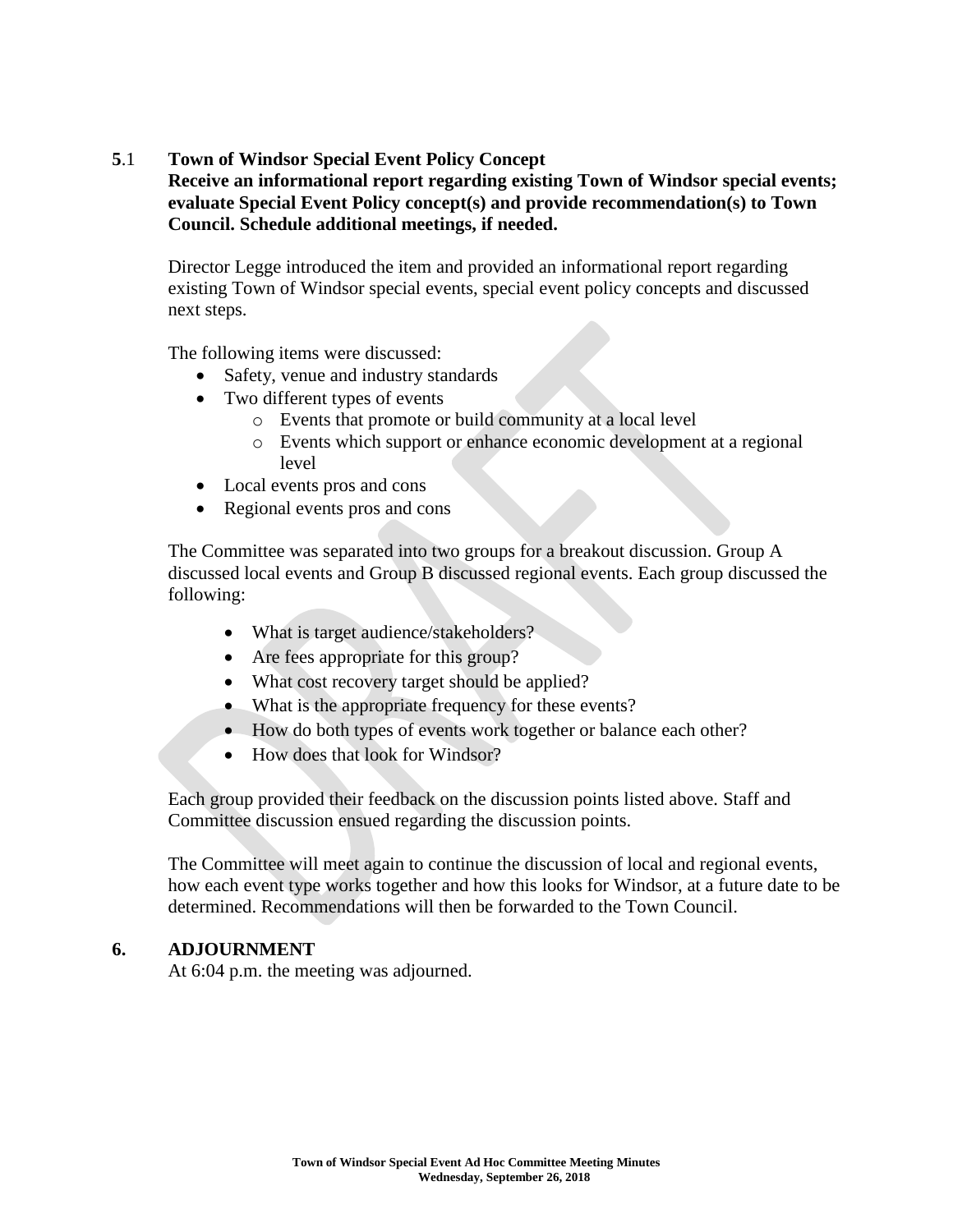#### **TOWN OF WINDSOR AGENDA REPORT**

#### **Special Event Ad Hoc Committee Meeting Date:** November 1, 2018

| To:      | Special Event Ad Hoc Committee               |
|----------|----------------------------------------------|
| From:    | Donna Legge, Parks and Recreation Director   |
| Subject: | Town of Windsor Special Event Policy Concept |

#### **Recommendation to Committee:**

Discuss Windsor special events and develop a vision statement for the Special Event Policy.

#### **Background and Discussion:**

At its regular meeting of August 2, 2017, Council directed staff to form a Special Event Ad Hoc Committee to review the current schedule and evaluate the Special Event Policy concept and provide recommendation(s) to Town Council at a future meeting.

On September 26, 2018, the Special Event Ad hoc Committee (Committee) met to discuss various perspectives of local and regional special events including pros and cons of local and regional events (Attachment 1).

In addition, the Committee did group work to answer and discuss the following questions:

- 1. What is target audience/stakeholders?
- 2. Are fees appropriate for this group?
- 3. What cost recovery target should be applied?
- 4. What is the appropriate frequency for these events?
- 5. How do both types of events work together or balance each other?
- 6. How does that look for Windsor?

| <b>Group A – Summary of Local Events</b> | <b>Group B – Summary of Regional Events</b>  |
|------------------------------------------|----------------------------------------------|
| Food trucks - takeaway                   | Interests: health, food, drinks (senses)     |
| Draw from out of town                    | - Higher End                                 |
| Businesses/residents                     | Geographic and demographic                   |
| Masters class - before/after event       | Should benefit local as well                 |
|                                          | Target week nights - conference center       |
|                                          | Expand Use of Keiser Park - Music Festivals, |
|                                          | Oktoberfest, Ironman, Sports                 |
|                                          | How to charge non-residents versus residents |
|                                          | Ride and bike for a chair - Carmel, Indiana  |

Staff recommends that the Committee, as one group, further discuss the above local and regional concepts and summarize the outcomes.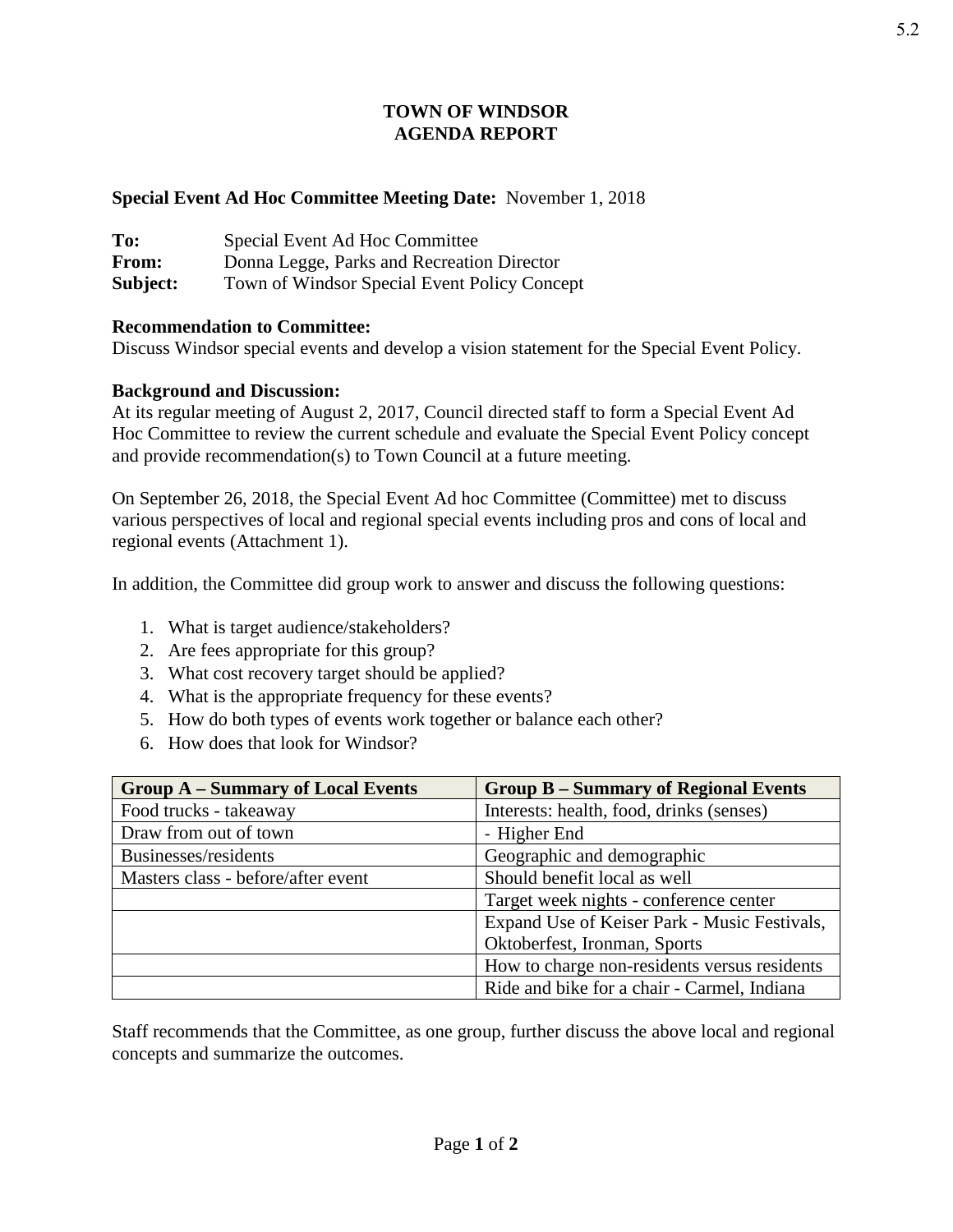As a preliminary exercise to drafting criteria and an outline for a Special Event Policy (Policy), it is recommended that the Committee initiate the development of a vision and or mission statement. Below is a sample vision statement:

To make Windsor a destination where residents and visitors experience cultural, educational and recreational activities that celebrate, engage and build community while supporting the economy and fostering lifelong relationships with civic groups and businesses.

Staff further recommends maintaining a "Parking Lot" of ideas that have come up during the first Committee meeting that did not relate directly to some of the topics but are anticipated to be important for a future discussion or meeting where the items will be related and timely. The topics below, along with future topics, will be placed in the "Parking Lot" for tracking until discussed or deemed no longer applicable:

- 1. Consider partnering with the Wine Growers Association
- 2. Consider partnering with the Russian River Brewery and using Wilson Ranch Soccer Park. Consider a Battle of the Brews.
- 3. Review use or format of the Summer Nights on the Green Band Selection **Committee**
- 4. Explore amending the Town Facility Use & Reservation Policy to include private events on the Town Green
- 5. Utilize Community Calendars
- 6. Review Alcohol Ordinance
- 7. Specific event ideas: Battle of the Brews, Music Festivals, Art and Wine Festivals, Sporting events, Oktoberfest, Wine Events, Harvest Table, Ride-a-Bike for a chair event

#### **Fiscal Impact:**

There is no fiscal impact related to the proposed Council action.

#### **Environmental Review:**

Not applicable.

#### **Attachment:**

1) Pros and Cons of Local and Regional Events

**Prepared by:**  Donna Legge Parks and Recreation Director